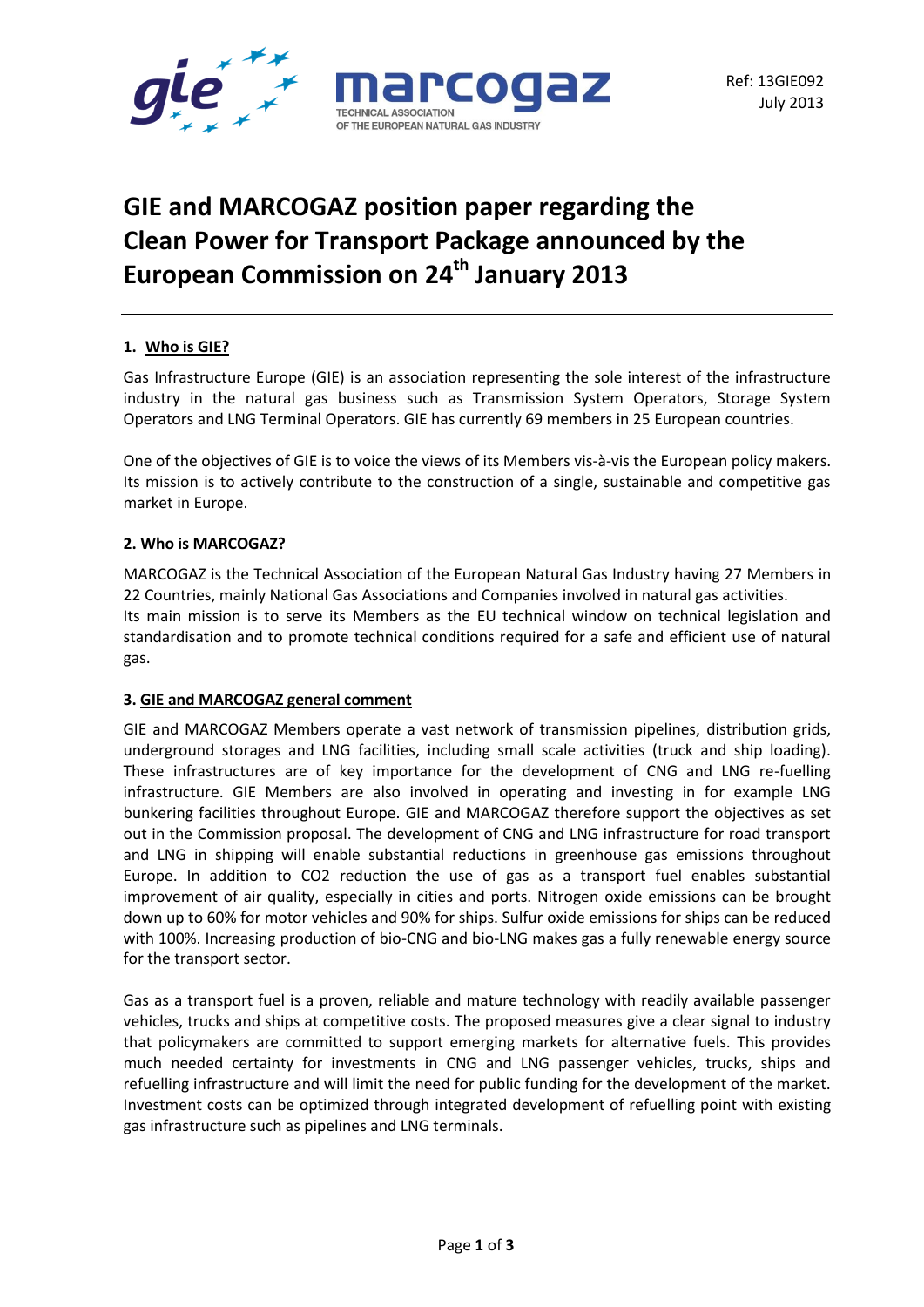



## **4. GIE and MARCOGAZ specific comments**

Whereas GIE and MARCOGAZ supports the objectives set out in the Commission proposal we would like to highlight the following issues:

## **4.1 Definition of refuelling point for LNG**

In order to have maximum flexibility for meeting the requirements of the Directive, it seems appropriate to allow mobile installations or movable LNG containers as refuelling facilities in ports, as defined in Article 2(8). However, these mobile installations should be available permanently in the ports.

#### **4.2 Existing related infrastructures**

In order to avoid unnecessary investment costs which would be reflected in the final customer price, planning and development of CNG and LNG refuelling infrastructure should be done in conjunction with existing related infrastructures such as transmission pipelines, LNG terminals and distribution grids.

#### **4.3 National policy frameworks**

Article 3.3 of the draft directive limits the eligibility for Union and national support measures to fuels which are part of the national policy frameworks. In order to ensure Union-wide coverage of refuelling points, all fuels mentioned in this directive should be part of the national policy frameworks and be able to obtain national and Union support.

#### **4.4 Timelines**

Article 6 of the directive sets 2020 and 2025 as deadlines for the development of LNG and CNG infrastructure. Given the clear need for the development of LNG and CNG infrastructure, seven to twelve years seems a lengthy period. Especially taking into account the sulfur emission standards for ships in the SECA area which already enter into force in 2015. Ship owners need to have certainty that when deciding on new vessels, refuelling points will be available on their way and at their destination. Therefore, it is more appropriate to set the deadline for LNG refuelling facilities for ships in 2018. Furthermore to facilitate the roll-out of infrastructure and create clarity for the market the development of roadmaps at a national or regional level should be considered. These could elaborate on the expected national and regional demand, for example as a result of other European or international targets such as for the SECA area.

In addition the text does not include proper measures (e.g. incentives or penalties) for the Commission to ensure that Member States meet the proposed deadlines.

#### **4.5 Distances**

Refuelling points for LNG need to be established within distances not exceeding 400 km and for CNG a maximum distance of 150 km is defined. These distances seem reasonable, but only defining a maximum distance without providing clear rules how this is calculated could distort the level playing field and the needed coverage. Currently Member States could fulfil the requirements of the directive with only a handful of refuelling points, to the detriment of passenger vehicle and truck owners. A solution for CNG could be to require a refuelling point on every 150 km on every highway in Europe. This solution would, however, not ensure CNG refuelling coverage in the vicinity of cities. Another solution might be to divide the total amount of km of streets in a country by 150 to get the minimum